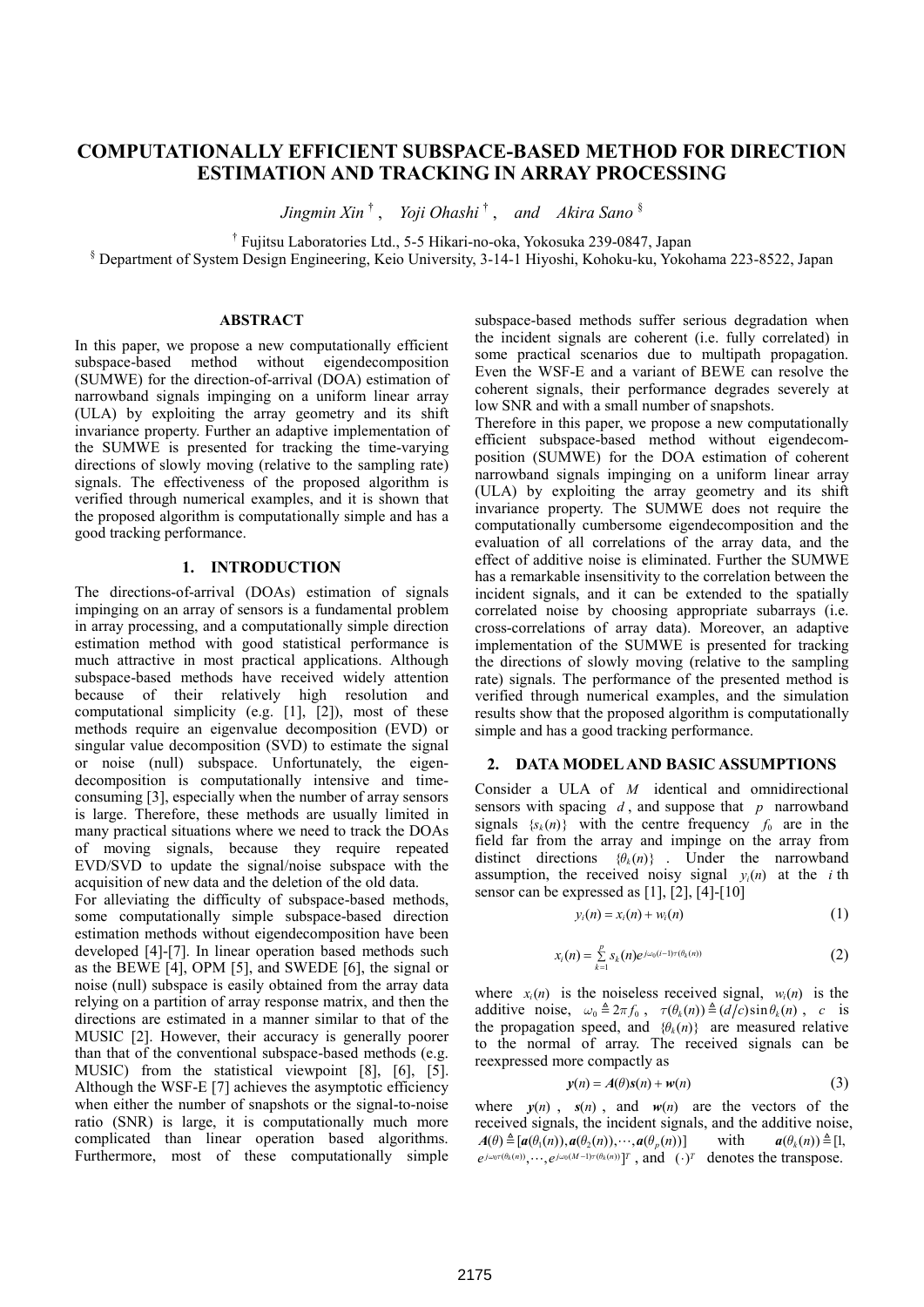In this paper, we make the following basic assumptions.

- The array is calibrated and the array response matrix *A*( $\theta$ ) is unambiguous. Equivalently *A*( $\theta$ ) has full rank.
- Without loss of generality, the signals  $\{s_k(n)\}\$  are all coherent. Under the flat-fading multipath propagation, they can be expressed as [9], [10]

$$
s_k(n) = \beta_k s_1(n) \tag{4}
$$

for  $k = 1, 2, \dots, p$ , where  $\beta_k$  is the complex attenuation coefficient with  $\beta_k \neq 0$  and  $\beta_1 = 1$ .

The incident signal  $s_1(n)$  is a temporally complex white Gaussian random process with zero-mean and the variance given by

$$
E\{s_1(n)s_1^*(t)\} = r_s \delta_{n,t}, \qquad E\{s_1(n)s_1(t)\} = 0 \tag{5}
$$

where  $E\{\cdot\}$ ,  $(\cdot)^*$ , and  $\delta_{n,t}$  denote the expectation, the complex conjugate, and Kronecker delta.

The additive noise  $\{w_i(n)\}\$  is a temporally and spatially complex white Guassian random process with zero-mean and the following covariance matrix

$$
E\{w(n)w^{H}(t)\} = \sigma^{2}I_{M}\delta_{n,t}, \qquad E\{w(n)w^{T}(t)\} = O_{M \times M} \qquad (6)
$$

where  $I_m$ ,  $O_{m \times q}$ , and  $(\cdot)^H$  indicate the  $m \times m$ identity matrix, the  $m \times q$  null matrix, and Hermitian transpose. And the noise is uncorrelated with the incident signals.

The number of incident signals  $p$  is known or estimated by some proposed techniques (e.g. [10] and references therein), and it satisfies the inequality that  $p < M/2$  for an array of *M* sensors.

## **3. SUBSPACE-BASED METHOD WITHOUT EIGENDECOMPOSITION — SUMWE**

### **3.1 Derivation of SUMWE**

In this section, we consider the estimation of constant directions of coherent signals, where  $\theta_k(n) = \theta_k$ . From (3), we have the array covariance matrix *R* as

$$
\mathbf{R} \triangleq E\{\mathbf{y}(n)\mathbf{y}^H(n)\} = A(\theta)\mathbf{R}_s A^H(\theta) + \sigma^2 \mathbf{I}_M
$$
 (7)

where  ${\bf R}_s \triangleq E\{s(n)s^H(n)\}\$ . By defining the correlation  $r_{ik}$ between the signals  $y_i(n)$  and  $y_k(n)$  as  $r_{ik} \triangleq E\{y_i(n)\}$  $y_k^*(n)$ , where  $r_{ik} = r_{ki}^*$ , we find that the diagonal elements  ${r_{kk}}$  of **R** are affected by the noise variance  $\sigma^2$ .

Now by dividing the full array into *L* overlapping subarrays with *p* sensors in the forward and backward directions [9], [11], where  $L = M - p + 1$ , the signals in the *l* th forward subarray and the conjugate signals in the *l* th backward subarray can be expressed compactly [10], [12]

$$
\mathbf{y}_{\mathcal{J}}(n) \triangleq [\mathbf{y}_{\mathcal{U}}(n), \cdots, \mathbf{y}_{\mathcal{U}+p-1}(n)]^T = A_1 \mathbf{D}^{\mathcal{U}-1} \mathbf{s}(n) + \mathbf{w}_{\mathcal{J}}(n) \tag{8}
$$

$$
\mathbf{y}_{bl}(n) \triangleq [y_{M-l+1}(n), \cdots, y_{L-l+1}(n)]^H = A_1 \mathbf{D}^{-(M-l)} \mathbf{s}^*(n) + \mathbf{w}_{bl}(n) (9)
$$

for  $l = 1, 2, \dots, L$ , where  $w_n(n) \triangleq [w_1(n), w_{l+1}(n), \dots, w_{l+p-1}(n)]^T$ ,  $w_{bl}(n) \triangleq [w_{M-l+1}(n), w_{M-l}(n), \cdots, w_{L-l+1}(n)]^H$ ,  $D \triangleq diag(e^{j\omega_0 \tau(\theta_1)},$  $e^{j\omega_0\tau(\theta_2)}, \dots, e^{j\omega_0\tau(\theta_p)}$ , and  $A_1$  is the submatrix of  $A(\theta)$  in (3) consisting of the first *p* rows with the column  $a_1(\theta_k) \triangleq [1,$  $e^{j\omega_0 \tau(\theta_k)}, \ldots, e^{j\omega_0 (p-1)\tau(\theta_k)}$ <sup>T</sup> . By defining four correlation vectors as  $\varphi_n \triangleq E\{y_n(n)y_M^*(n)\}, \quad \overline{\varphi}_n \triangleq E\{y_n(n)y_1^*(n)\}, \quad \varphi_{bl} \triangleq E\{y_1(n)\}$  $\cdot$ *y*<sub>*bl</sub>*(*n*)}, and  $\overline{\varphi}_{b} \triangleq E\{y_{b}(\overline{n})y_{M}(\overline{n})\}$ , we obtain four Hankel</sub> correlation matrices by some algebraic manipulations [12]

$$
\boldsymbol{\Phi}_f \triangleq [\boldsymbol{\varphi}_{f1}, \boldsymbol{\varphi}_{f2}, \cdots, \boldsymbol{\varphi}_{fL-1}]^T = \rho_M r_s \boldsymbol{\bar{A}} \boldsymbol{B} \boldsymbol{A}_1^T
$$
(10)

$$
\boldsymbol{\bar{\Phi}}_f \triangleq [\boldsymbol{\bar{\varphi}}_{f2}, \boldsymbol{\bar{\varphi}}_{f3}, \cdots, \boldsymbol{\bar{\varphi}}_{fL}]^T = \rho_1 r_s \boldsymbol{\bar{A}} \boldsymbol{B} \boldsymbol{D} \boldsymbol{A}_1^T
$$
\n(11)

$$
\mathbf{\Phi}_b \triangleq [\varphi_{b1}, \varphi_{b2}, \cdots, \varphi_{bL-1}]^T = \rho_1^* r_s \mathbf{\overline{A}} \mathbf{B}^* \mathbf{D}^{-(M-1)} \mathbf{A}_1^T
$$
(12)

$$
\overline{\boldsymbol{\Phi}}_{b} \triangleq [\overline{\varphi}_{b2}, \overline{\varphi}_{b3}, \cdots, \overline{\varphi}_{bL}]^{T} = \rho_{M}^{*} r_{s} \overline{\boldsymbol{A}} \boldsymbol{B}^{*} \boldsymbol{D}^{-(M-2)} \boldsymbol{A}_{1}^{T}
$$
(13)

where  $\overline{A}$  is the  $(M - p) \times p$  submatrix of the matrix *A* in (3) consisting of its first  $L-1$  rows with the column  $\overline{a}(\theta_k) = [1, e^{j \omega_0 \tau(\theta_k)}, \dots, e^{j \omega_0 (L-2) \tau(\theta_k)}]^T$ ,  $B \triangleq \text{diag}(\beta_1, \beta_2, \dots, \beta_p)$ ,  $\rho_i$  $\hat{\mathbf{B}} = \hat{\boldsymbol{\beta}}^H \boldsymbol{b}_i^* (\theta)$ ,  $\hat{\boldsymbol{\beta}} = [\beta_1, \beta_2, \cdots, \beta_p]^T$ , and  $\boldsymbol{b}_i (\theta) \triangleq [\boldsymbol{e}^{j \omega_0 (i-1) \tau(\theta_1)},$  $e^{j\omega_0(i-1)\tau(\theta_2)}, \cdots, e^{j\omega_0(i-1)\tau(\theta_p)}$ <sup>T</sup>.

Clearly the Hankel correlation matrices in (10)-(13) are not affected by the additive noise, and  $\Phi_b = J_{M-p} \overline{\Phi}_f^* J_p$  and  $\bar{\Phi}_b = J_{M-p} \Phi_f^* J_p$ , where  $J_m$  is an  $m \times m$  counteridentity matrix. Further these matrices can be just formed from the elements  $\{r_i\}$  and  $\{r_i\}$  in the 1st and *M* th columns of array covariance matrix *R* in (7) except for the auto-correlations  $r_{11}$  and  $r_{MM}$ , which contain the noise variance  $\sigma^2$ . From the assumptions, we can find that the ranks of theses  $(M - p) \times p$  Hankel correlation matrices equal  $p$ , i.e. the dimension of their signal subspace equals to the number of coherent signals.

Because it is assumed that  $M > 2p$  (i.e.  $L-1 > p$ ), from the definition of the matrices  $A_1$  and  $\overline{A}$ , we can partition the  $(M - p) \times p$  matrix  $\overline{A}$  and hence the correlation matrices in  $(10)$ - $(13)$  into two submatrices as

$$
\overline{A} \triangleq \begin{bmatrix} A_1 \\ A_2 \end{bmatrix}^{\gamma} p_{M-2p}, \quad \Phi_f \triangleq \begin{bmatrix} \Phi_{f1} \\ \Phi_{f2} \end{bmatrix}^{\gamma} p_{M-2p}
$$
(14)

$$
\boldsymbol{\overline{\Phi}}_f \triangleq \begin{bmatrix} \boldsymbol{\overline{\Phi}}_{f1} \\ \boldsymbol{\overline{\Phi}}_{f2} \end{bmatrix} \begin{matrix} \boldsymbol{p} \\ \boldsymbol{M} - 2\boldsymbol{p} \end{matrix} \boldsymbol{\Phi}_b \triangleq \begin{bmatrix} \boldsymbol{\Phi}_{b1} \\ \boldsymbol{\Phi}_{b2} \end{bmatrix} \begin{matrix} \boldsymbol{p} \\ \boldsymbol{M} - 2\boldsymbol{p} \end{matrix}, \boldsymbol{\overline{\Phi}}_b \triangleq \begin{bmatrix} \boldsymbol{\overline{\Phi}}_{b1} \\ \boldsymbol{\overline{\Phi}}_{b2} \end{bmatrix} \begin{matrix} \boldsymbol{p} \\ \boldsymbol{M} - 2\boldsymbol{p} \end{matrix} (15)
$$

Under the model assumptions, we can find that  $\overline{A}$  and  $A_1$ are of full rank and the rows of  $A_2$  can be expressed as a linear combination of linearly independent rows of  $A_1$ ; i.e. there is a linear operator **P** between  $A_1$  and  $A_2$  [5]

$$
P^H A_1 = A_2 \ . \tag{16}
$$

Consequently from (10)-(15), the relation between  $A_1$  and *A*2 can be expressed as one between the submatrices of  $\Phi_f$ ,  $\overline{\Phi}_f$ ,  $\Phi_b$ , and  $\overline{\Phi}_b$  as

$$
\boldsymbol{P}^H \boldsymbol{\Phi}_1 = \boldsymbol{\Phi}_2 \,, \qquad \text{i.e.} \qquad \boldsymbol{Q}^H \boldsymbol{\bar{A}} = \boldsymbol{O}_{(M-2p)\times p} \tag{17}
$$

where  $\Phi_1 \triangleq [\Phi_{f1}, \overline{\Phi}_{f1}, \Phi_{b1}, \overline{\Phi}_{b1}]$ ,  $\Phi_2 \triangleq [\Phi_{f2}, \overline{\Phi}_{f2}, \Phi_{b2}, \overline{\Phi}_{b2}]$ ,  $Q \triangleq$  $[P^T, -I_{M-2p}]^T$ , and  $P = A_1^{-H}(\theta)A_2^H(\theta) = (\Phi_1 \Phi_1^H)^{-1} \Phi_1 \Phi_2^H$ Obviously the columns of *Q* in fact form the basis for the null space  $\mathcal{N}(\overline{A}^H(\theta))$  of  $\overline{A}^H(\theta)$ .

Therefore when the finite array data are available, the directions  $\{\theta_k\}$  can be estimated without any EVD/SVD by minimizing the following cost function

$$
f(\theta) = \overline{\boldsymbol{a}}^H(\theta) \boldsymbol{\Pi}_{\hat{\varrho}} \, \overline{\boldsymbol{a}}(\theta) \tag{18}
$$

where  $\vec{a}(\theta) \triangleq [1, e^{j\omega_0 \tau(\theta)}, \cdots, e^{j\omega_0 (L-2)\tau(\theta)}]^T$ ,  $\Pi_{\hat{O}} = \hat{Q}(\hat{Q}^H \hat{Q})^{-1} \hat{Q}^H$ , and  $\hat{\boldsymbol{P}} = (\hat{\boldsymbol{\Phi}}_1 \hat{\boldsymbol{\Phi}}_1^H)^{-1} \hat{\boldsymbol{\Phi}}_1 \hat{\boldsymbol{\Phi}}_2^H$ .

*Remark 1:* Although the incident signals are assumed to be fully coherent, the proposed SUMWE algorithm can be extended to the case of partly coherent or incoherent signals. Further the SUMWE can accommodate a more general noise model of the spatially correlated noise if we choose the signal vectors  $y_{jl}(n)$  and  $y_{bl}(n)$  used to form the matrices  $\Phi_f$ ,  $\bar{\Phi}_f$ ,  $\Phi_b$ , and  $\bar{\Phi}_b$  appropriately [12]. □

#### **3.2 Batch-Implementation of SUMWE**

The implementation of the SUMWE for estimating the constant directions of incident signals with the finite array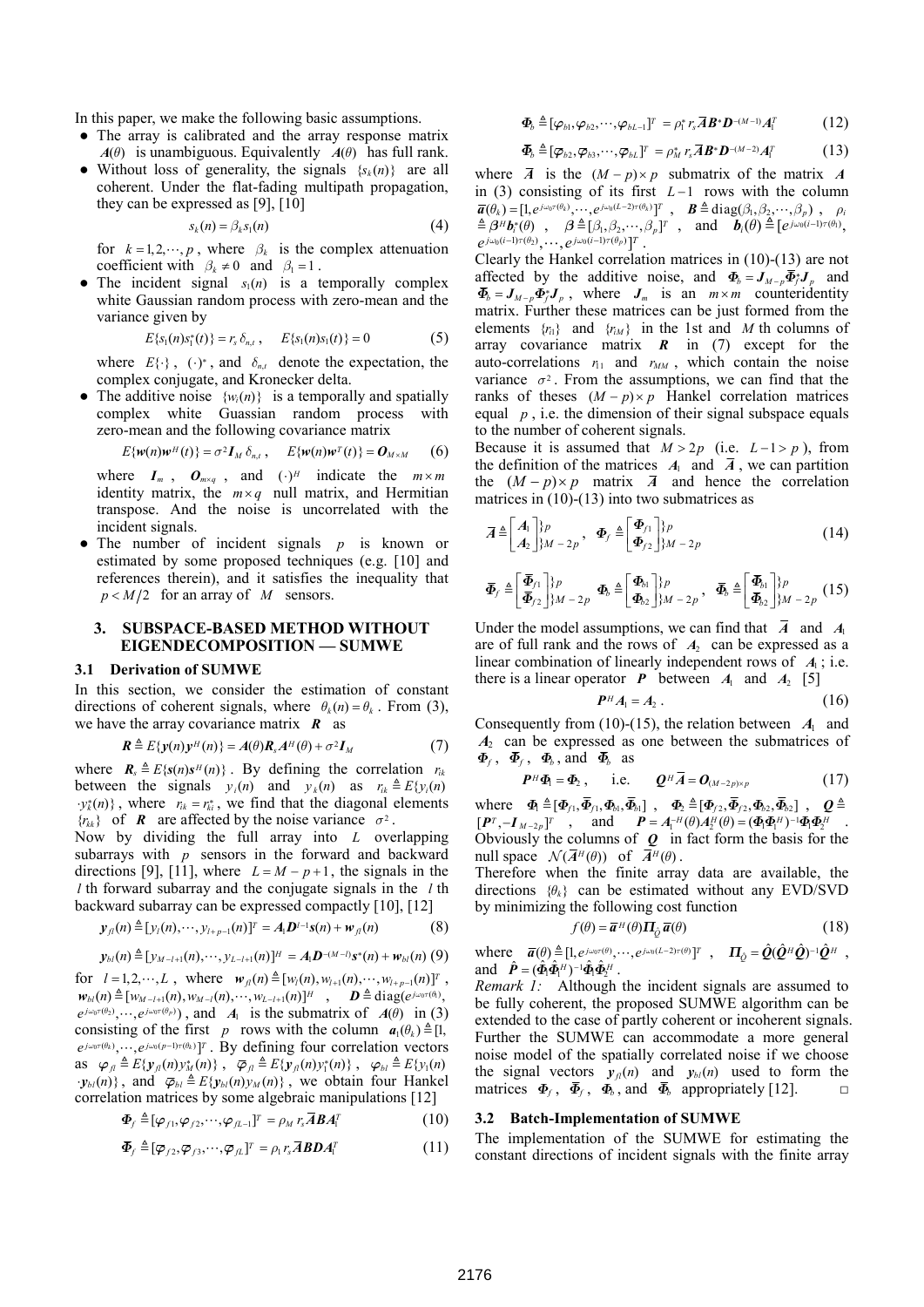data  ${ {y(n)} }_{n=1}^N$  is summarized as follows:

a): Calculate the correlation vector  $\hat{\varphi}$  between  $y(n)$ and  $v_M^*(n)$  and that  $\hat{\varphi}$  between  $v(n)$  and  $v_I^*(n)$  as

$$
\hat{\varphi} = \sum_{n=1}^{N} \mathbf{y}(n) y_M^*(n) / N \ , \qquad \hat{\varphi} = \sum_{n=1}^{N} \mathbf{y}(n) y_1^*(n) / N \qquad (19)
$$

where  $\hat{\varphi} = [\hat{r}_{1M}, \hat{r}_{2M}, \cdots, \hat{r}_{MM}]^T$ , and  $\hat{\bar{\varphi}} = [\hat{r}_{11}, \hat{r}_{21}, \cdots, \hat{r}_{M1}]^T$ .

- b): Form the estimated correlation matrices  $\hat{\Phi}_f$ ,  $\hat{\Phi}_f$ ,  $\hat{\Phi}_b$ , and  $\hat{\Phi}_b$  from  $\hat{\varphi}$  and  $\hat{\varphi}$  by using (10)-(13).
- c): Estimate the linear operator *P* as

$$
\hat{\boldsymbol{P}} = (\hat{\boldsymbol{\Phi}}_1 \hat{\boldsymbol{\Phi}}_1^H)^{-1} \hat{\boldsymbol{\Phi}}_1 \hat{\boldsymbol{\Phi}}_2^H
$$
\n(20)

and calculate the orthogonal projector 
$$
\Pi_{\hat{Q}}
$$
 as  
\n
$$
\Pi_{\hat{Q}} = \hat{Q}(I_{M-2p} - \hat{P}^H(\hat{P}\hat{P}^H + I_p)^{-1}\hat{P})\hat{Q}^H
$$
\n(21)

d): Estimate the directions  ${ \theta_k }$  by searching the *p* highest peaks of the spatial spectrum  $P(\theta)$  or by finding the phases of the *p* zeros of the polynomial  $p(z)$  closest to the unit circle in the *z*-plane, where  $P(\theta) \triangleq 1/\overline{a}^H(\theta) \Pi_{\hat{O}} \overline{a}(\theta)$ ,  $p(z) \triangleq z^{L-2} p^H(z) \Pi_{\hat{O}} p(z)$ ,  $p(z) \triangleq$  $[1, z, \cdots, z^{L-2}]^T$ , and  $z \triangleq e^{j\omega_0 \tau(\theta)}$ .

*Remark 2:* The number of MATLAB flops required by the SUMWE algorithm is nearly  $16NM + 16M(M - p)^2$ , when  $N \gg M \gg p$  [12]. Further the statistical analysis of the SUMWE is studied, and the asymptotic mean-squared-error (MSE) expression is given explicitly in [12].  $\Box$ 

### **4. ADAPTIVE ALGORITHM FOR DIRECTION TRACKING**

#### **4.1 Updating of Null Space and Direction**

Now we consider the real-time implementation of the SUMWE for tracking the slowly time-varying (relative to the sampling rate [6]) directions of moving signals.

First the estimation of linear operator  $P(n)$  at the time *n* can be reduced to the minimization of the instantaneous cost function  $J(n)$  given by

$$
J(n) \triangleq ||E(n)||^2 \tag{22}
$$

where  $E(n)$  is the estimation error given by  $E(n) \triangleq$  $\Phi_2^H(n) - \Phi_1^H(n)P(n-1)$ ,  $\Phi_1(n)$  and  $\Phi_2(n)$  are the instanttaneous correlation matrices, and  $|| \cdot ||^2$  denotes the square of the Frobenius norm. Thus we easily have the normalized least-mean-square (NLMS) algorithm for updating the linear operator  $P(n)$  [13]

$$
P(n) = P(n-1) + \frac{\mu \Phi_1(n) E(n)}{\operatorname{tr} \{ \Phi_1(n) \Phi_1^H(n) \}}
$$
(23)

where  $\mu$  is the step-size ( $0 < \mu < 2$ ). By performing the QR decomposition with the Householder transformation on the matrix  $P(n)P^H(n) + I_p$  as

$$
P(n)P^{H}(n) + I_{p} \triangleq \overline{P} = \overline{Q}\overline{R}
$$
 (24)

where  $\overline{Q}$  is a  $p \times p$  unitary matrix, and  $\overline{R}$  is a  $p \times p$ upper-triangular matrix, then the instantaneous orthogonal projector  $\Pi(n)$  can be obtained

$$
\Pi(n) = \mathbf{Q}(n)(\mathbf{I}_{M-2p} - \mathbf{P}^H(n)\mathbf{R}^{-1}\mathbf{Q}^H\mathbf{P}(n))\mathbf{Q}^H(n) \tag{25}
$$

where  $Q(n) = [P^T(n), -I_{M-2p}]^T$ . Note that the inversion  $\bar{R}^{-1}$ is easily got by a simple back-substitution, because the matrix  $\bar{R}$  is upper-triangular matrix.

Next as the estimate  $\hat{\theta}_k$  is obtained by minimizing  $f(\theta)$ in (18), based on the second-order Taylor series expansion of  $f(\theta)$ , we can get the approximate Newton's iteration method for direction estimation as [13], [12], [6]

$$
\hat{\theta}_{k}(n) = \hat{\theta}_{k}(n-1) - \frac{\text{Re}\{\bar{a}^{H}(\theta)\Pi(n)d(\theta)\}}{d^{H}(\theta)\Pi(n)d(\theta)}\Big|_{\theta = \hat{\theta}_{k}(n-1)}
$$
(26)

#### **4.2 On-line Algorithm for Direction Tracking**

Based on the above analysis, the real-time algorithm for tracking the time-varying directions is given as follows:

1): Calculate the instantaneous correlation vector  $\varphi(n)$ between  $y(n)$  and  $y_M^*(n)$  and that  $\overline{\varphi}(n)$  between  $y(n)$  and  $y_1^*(n)$  as

$$
\varphi(n) = y(n) y_M^*(n) , \quad \overline{\varphi}(n) = y(n) y_1^*(n) \qquad (27)
$$

where  $\varphi(n) = [\hat{r}_{1M}(n), \hat{r}_{2M}(n), \cdots, \hat{r}_{MM}(n)]^T$ , and  $\overline{\varphi}(n) =$  $[\hat{r}_{11}(n), \hat{r}_{21}(n), \cdots, \hat{r}_{M1}(n)]^{T}$ .

- 2): Form the instantaneous estimates of Hankel correlation matrices  $\Phi_f(n)$ ,  $\overline{\Phi}_f(n)$ ,  $\Phi_b(n)$ , and  $\overline{\Phi}_b(n)$  from  $\varphi(n)$  and  $\overline{\varphi}(n)$  by using (10)-(13).
- 3): Update the linear operator  $P(n)$  by using (23).
- 4): Calculate an auxiliary matrix as  $\overline{P} = P(n)P^H(n) + I_p$ , and perform the QR factorization of  $\overline{P}$  based on Householder transformation as (24).
- 5): Form the projector as  $Q(n) = [P^T(n), -I_{M-2p}]^T$ , and calculate the orthogonal projector  $\Pi(n)$  as (25).
- 6): Update the estimates of directions  $\{\hat{\theta}_k(n)\}$  by using the approximate Newton's iteration method as (26).

In addition, the NLMS algorithm is initialized by  $P(0) = O_{px(M-2p)}$ , and the first the first  $K_0 = 2M$  snapshots of the received data are accumulated for an off-line SUMWE to provide the initial values of directions  $\{\hat{\theta}_k(n)\}$ for the Newton's iteration method.

### **5. NUMERICAL EXAMPLES**

The ULA with *M* sensors is separated by a halfwavelength, and two signals with equal power come from angles  $\theta_1$  and  $\theta_2$ . The SNR is defined as the ratio of the power of the signals to that of the additive noise at each sensor. The results are based on 1000 independent trials.

#### **Example 1: Performance of SUMWE versus SNR**

The directions of two coherent signals are  $\theta_1 = 5^\circ$  and  $\theta_2 = 12^\circ$ , and their SNR is varied from −10 to 25 dB. The number of sensors is  $M = 10$ , and the number of snapshots is  $N = 128$ . Additionally the subarray size is set as  $m = 7$ for the spatial smoothing (SS) based algorithms. The empirical root-MSEs (RMSEs) of  $\hat{\theta}_1$  and  $\hat{\theta}_2$  are shown in Fig. 1, where the theoretical RMSEs of the SUMWE [12] and the stochastic Cramér-Rao lower bounds (CRBs) [14] are also plotted. Because the maximum possible number of subarrays and working array aperture are exploited and the effect of additive noise is eliminated by appropriately choosing the used subarrays, the SUMWE method generally outperforms the SS-based root-MUSIC [2], [9] and the methods without EVD such as the BEWE (variant for coherent case) [4] and forward-backward SS (FBSS) based SWEDE (variant G) [6], [9], and it is superior to the FBSS-based OPM [6], [9] at low SNRs. And it performs well than the WSF-E [7] at low to moderate SNRs. In addition, the empirical RMSEs of the SUMWE are very close to the theoretical ones and the difference between the theoretical RMSEs and the CRBs is small.